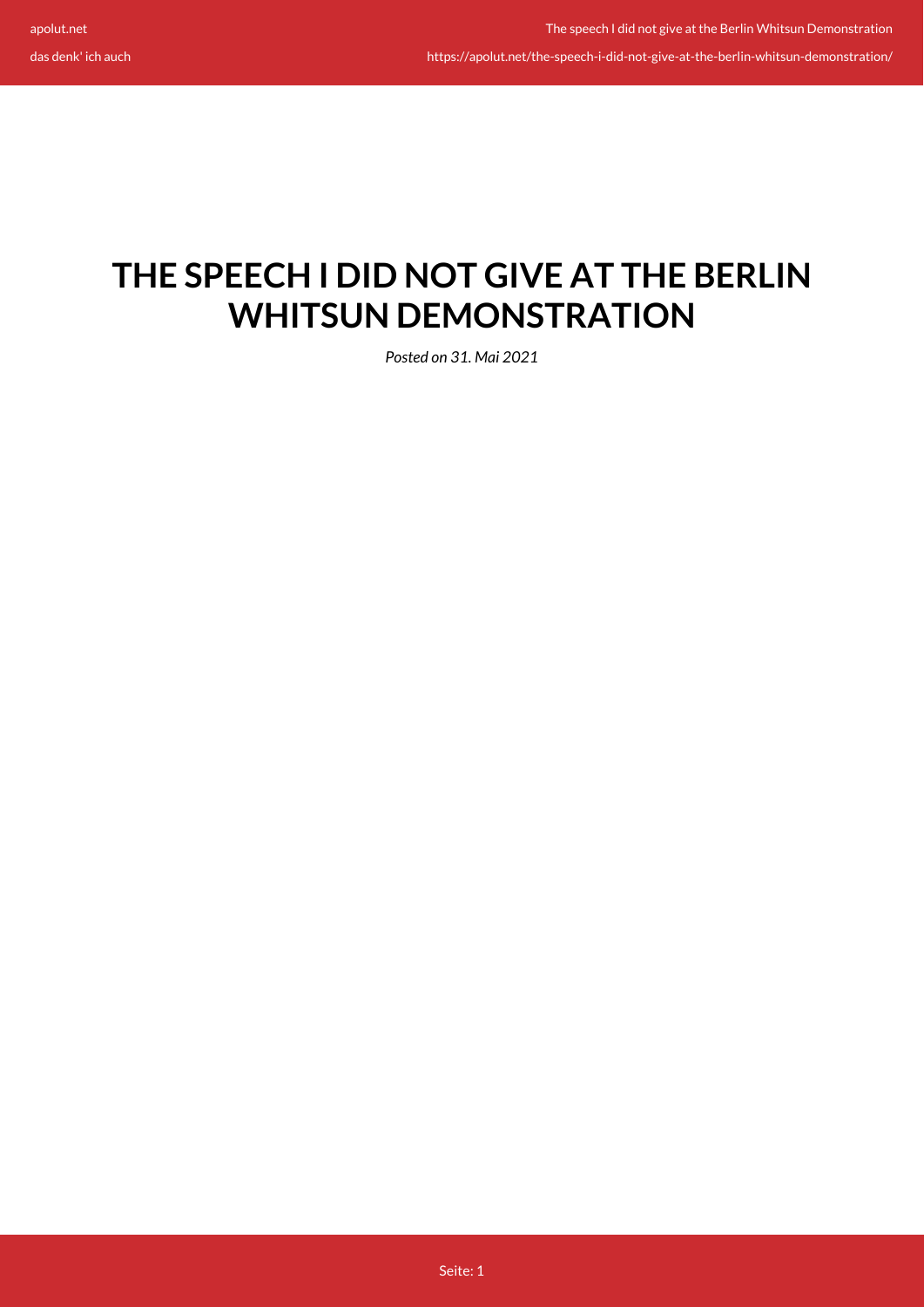https://apolut.net/the-speech-i-did-not-give-at-the-berlin-whitsun-demonstration/

## *A commentary by Ernst Wolff.*

The Indian philosopher Krishnamurti once said, "It is no measure of health to be well adjusted to a profoundly sick society." Over the past 14 months, we have experienced just how sick our society is:

Politicians who for decades ensured that health care in our country was systematically dismantled did a 180-degree turnaround in the spring of 2020 and imposed historically unprecedented measures on us in the name of public health. However, these measures have not had the effect of containing the disease, improving care for the population or rehabilitating the health care system. On the contrary, the disease has continued to spread, the health of most people has deteriorated as a result of the measures, and there has been countless avoidable collateral damage.

In return, however, the measures have had side effects that overshadow anything we have ever seen: Never before has such economic damage been done in the name of public health as in the past fourteen months. Businesses have been paralyzed, supply chains have been broken, hundreds of thousands of small and medium-sized enterprises have been driven out of business, and entire sectors of the economy have been largely destroyed.

The consequences in the developing and emerging countries were even worse than in Germany: The standard of living of more than one and a half billion people has been drastically reduced and more than 100 million people have been condemned to starvation as a result of the measures. At the upper end of the social scale, however, the side effects looked quite different:

Never before has "rescue money" been given out in such amounts and on such a scale as in 2020. Never before has the stock market value of the top digital corporations risen so rapidly, and never before have the world's major asset managers cashed in so much money as in 2020. While the global real economy has suffered the worst recession in human memory, the financial markets have flushed huge sums of money into the hands of major investors and the ultra-rich.

But what is behind this? How is it that the greatest redistribution of wealth from the bottom to the top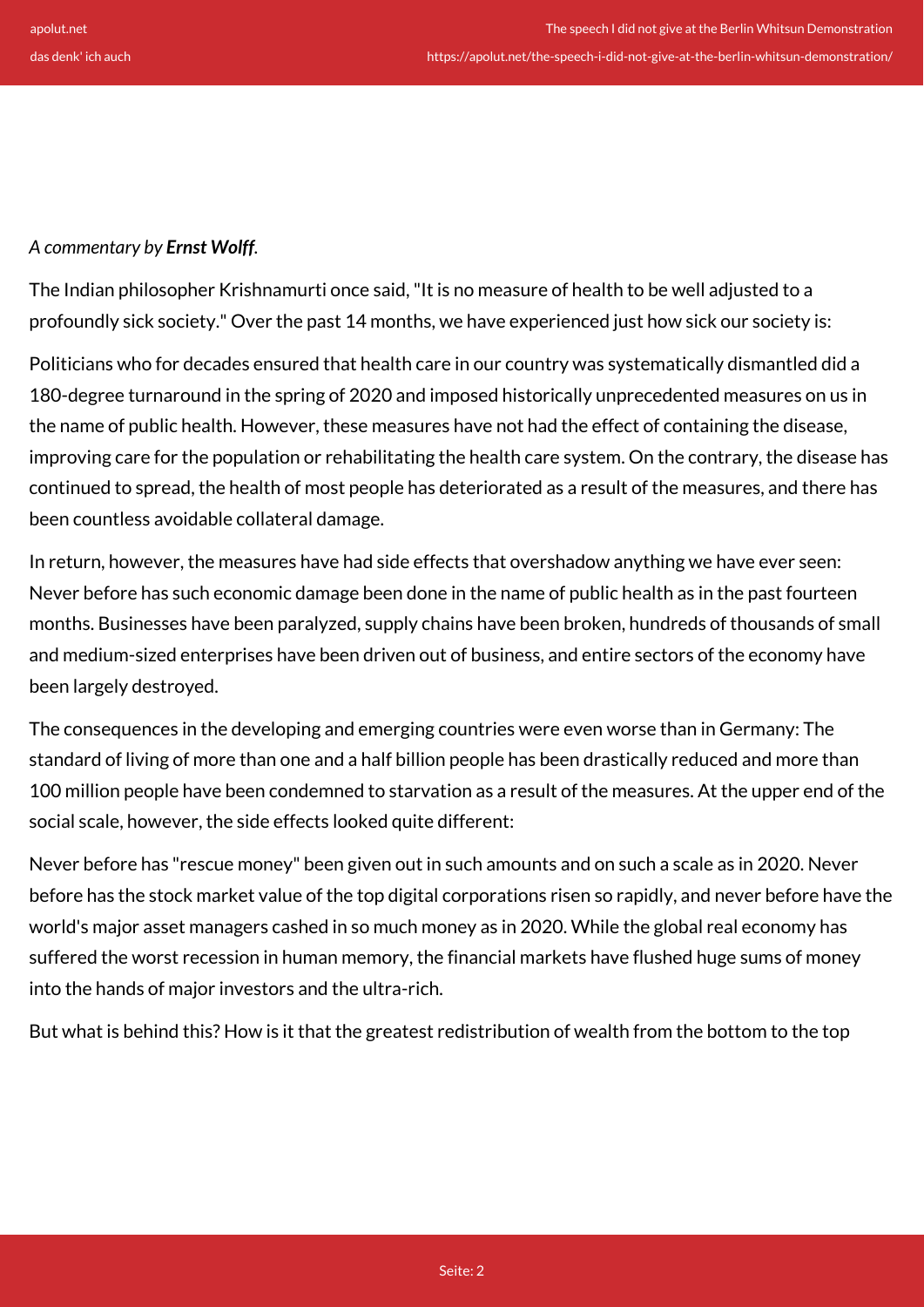could be carried out behind the facade of protecting the health of the population?

The answer is that in 2020 we have reached the end of a historic process and thus a turning point in human history, and it is not politics that decides the future course of the world, but exclusively another - infinitely more powerful - force, namely the digital-financial complex. Over the past 40 years, this digital-financial complex has spread like a cancer across the entire world, penetrating all areas of our lives. Its most important representatives include the large IT corporations such as Microsoft, Apple, Google, Amazon and Facebook, the major international banks, the asset management companies such as BlackRock and Vanguard, and the central banks.

The rise of the digital-financial complex has led to a historically unprecedented process of money and power concentration in fewer and fewer hands. Never in the entire history of mankind have so few people owned so much as they do today. Never before have they wielded so much power as they have in recent years, and never before have they used it so ruthlessly as they have in the past 14 months.

The reason for this intensification of the pace is that the system that has helped the digital-financial complex to so much money and so much power has entered its final stage in 2020 and cannot be saved by conventional methods. And this is exactly what those who sit at the levers of power understand. That is why they are currently pursuing an agenda that has nothing to do with public health.

This agenda consists of squeezing and plundering the existing system to the last drop in its death struggle, while at the same time preparing a new system in the background.

We have been witnessing the looting of the system for months now through the ever new restrictions that are bringing the middle class in particular to its knees and driving it into ever greater dependence on the digital platform economy. Moreover, through the permanent injection of new money, which flows almost exclusively into the hands of the ultra-rich profiteers of the crisis, fueling inflation that helps speculators pay off their mountain of debt, but at the same time creepily expropriates the working population.

The public learns practically nothing about the new system - the introduction of digital central bank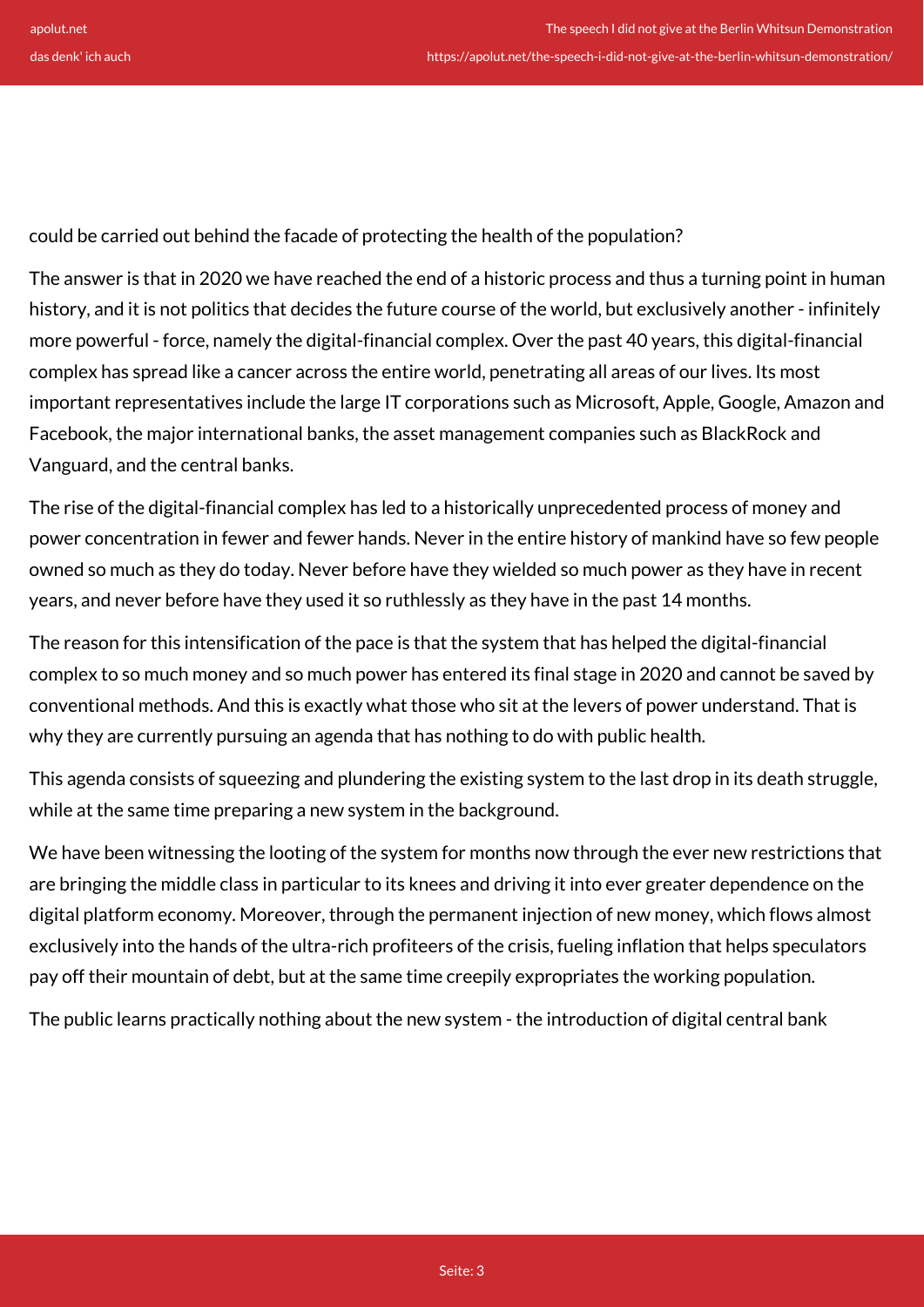currencies. And this despite the fact that the major central banks are all working on it at full speed. With this currency, it will be possible to control the consumption behavior of the recipients, make it impossible for them to save, and force them to spend the money for a specific purpose within predefined time periods. It will be possible to reward good behavior, punish critics and even cut them off from all financial activities.

Digital central bank money will be the core of a coercive social regime that will largely manage without open violence because it can suffocate any opposition as they emerge. Digital central bank money is an almost perfect means of controlling, manipulating and conditioning the population. Its introduction means nothing more and nothing less than the most profound monetary reform of all time that will intervene in our lives. A world with digital central bank money is nothing other than a digital-financial prison in which there is no longer any room for freedom and democracy.

Are we helplessly at the mercy of this development? Or do we still have a chance to prevent the nightmare of a world of complete enslavement by money? I am firmly convinced that not only do we have a chance to prevent this nightmare, but that this chance has never been greater than in our time, for the following reason:

The current highly undemocratic, unjust and socially destructive system works only because the majority of people do not see through it. If the masses of people could see through it, it could not be maintained in the long run. But since this system can be kept alive only by ever harsher coercive measures, more and more people will come into conflict with it in the period ahead. But this means that they will look for ways out because of the problems that arise.

We are therefore entering a historical period in which the enlightenment about the actual structures of our society and our economy will meet open ears among a great number of people. So let us seize this historic opportunity and drive this enlightenment forward despite all censorship, all bans and all intimidation - and let us make it our goal to save ourselves, our children and our grandchildren from incarceration in a digitalfinancial prison and to enable future generations to live in dignity and in freedom.

*+++*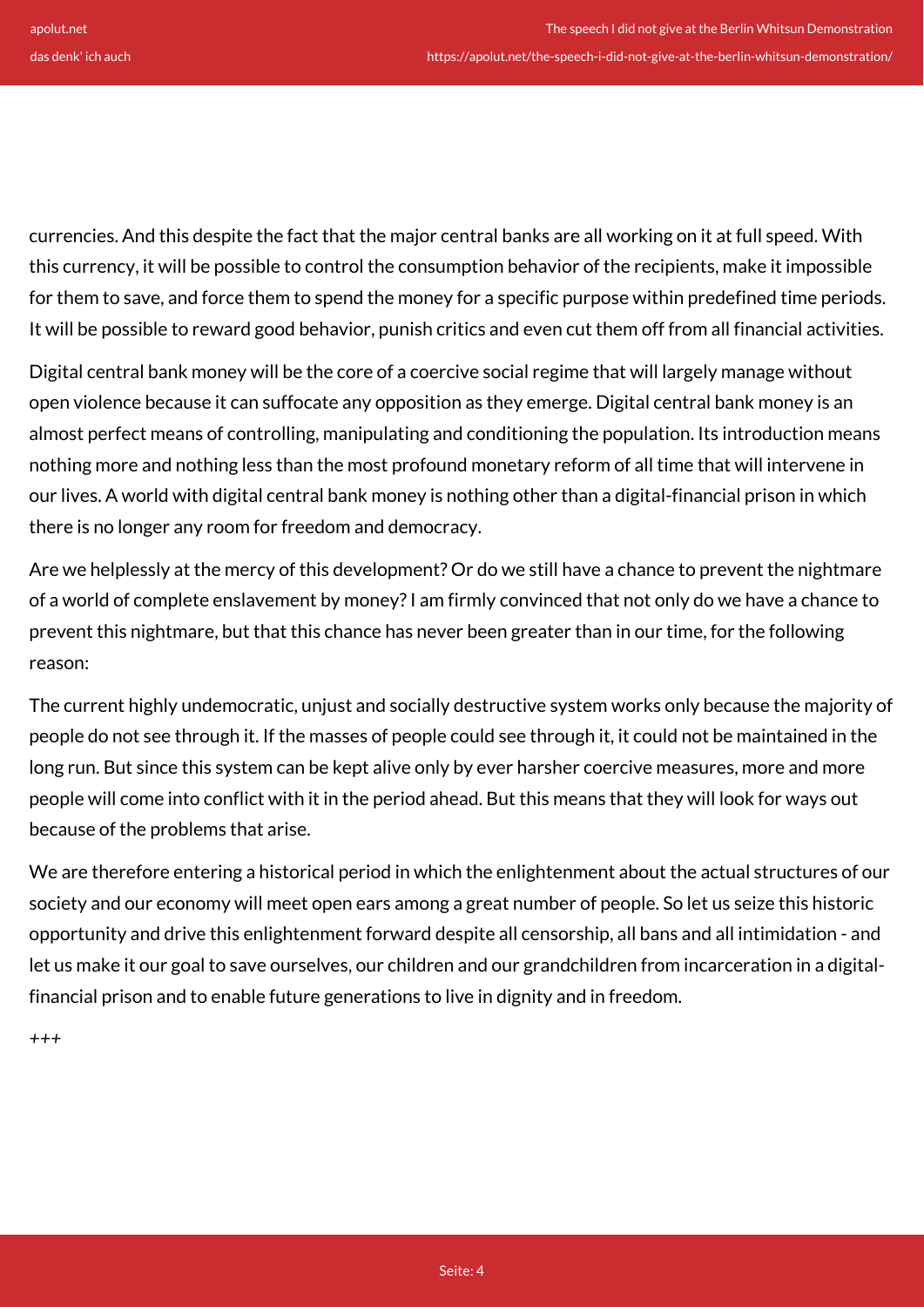https://apolut.net/the-speech-i-did-not-give-at-the-berlin-whitsun-demonstration/

*Thanks to the author for the right to publish the article.*

*+++*

*Image source: ZhdanHenn / shutterstock*

*+++*

*KenFM strives to present a broad spectrum of opinions. Opinion articles and guest posts need not reflect the views of the editorial team.*

*+++*

*KenFM now available as a free app for Android and iOS devices! You can get to the Apple and Google stores via our homepage. Here is the link:<https://kenfm.de/kenfm-app/>*

*+++*

*Subscribe to the KenFM newsletter now: <https://kenfm.de/newsletter/>*

*+++*

*You like our program? Information on other ways to support us here: <https://kenfm.de/support/kenfm-unterstuetzen/>*

*+++*

*Now you can also support us with Bitcoins.*